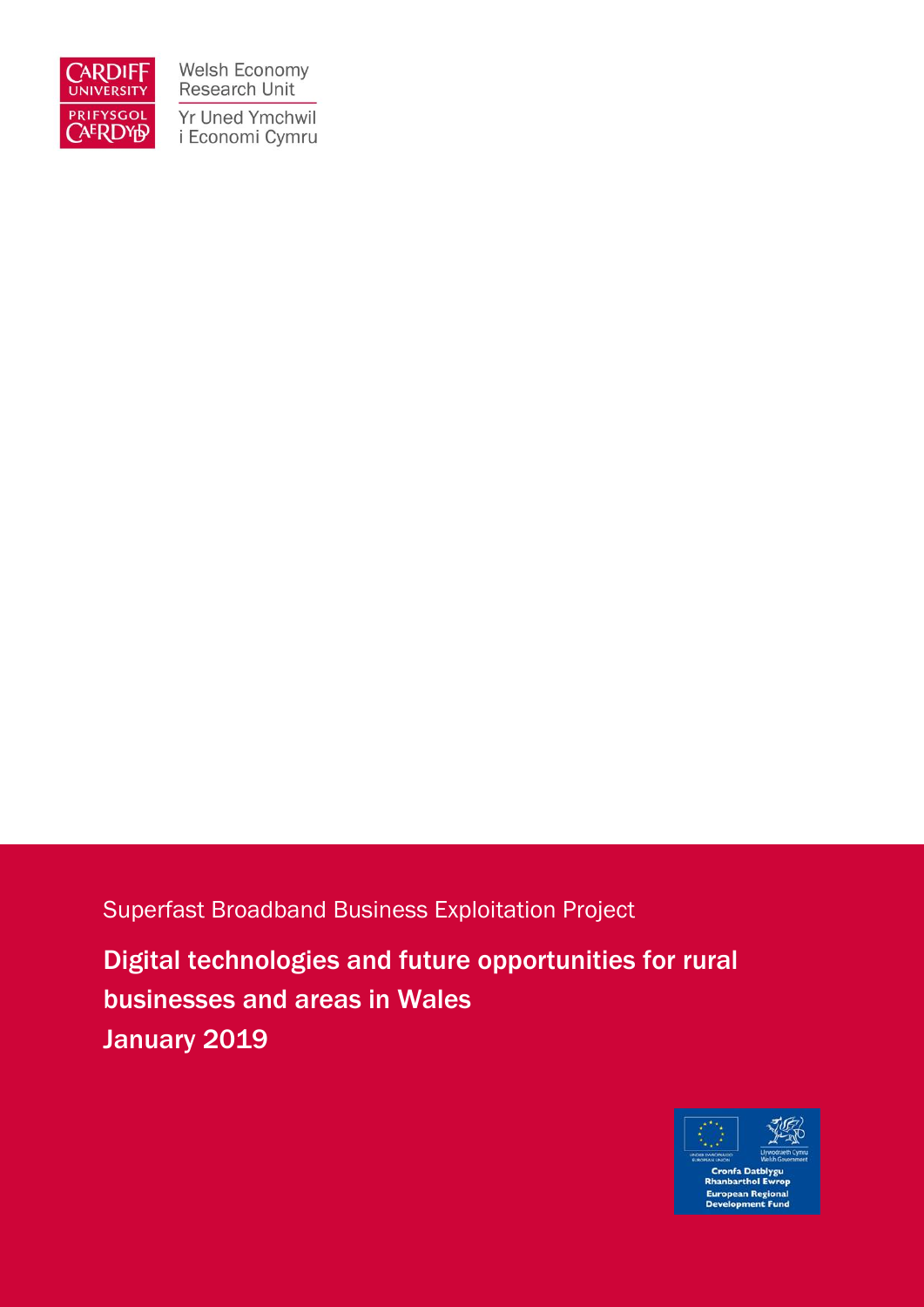# Table of contents

| 1. | Summary                                                                  | 1              |
|----|--------------------------------------------------------------------------|----------------|
| 2. | Introduction                                                             | $\overline{2}$ |
| 3. | The rural context – broadband and digital technology use in Wales        | 3              |
| 4. | The emerging opportunities for businesses in Wales' rural / remote areas | 5.             |
| 5. | Case study: Melin Tregwynt                                               | 8              |
| 6. | Potential areas for policy intervention                                  | 10             |
| 7. | References:                                                              | 12             |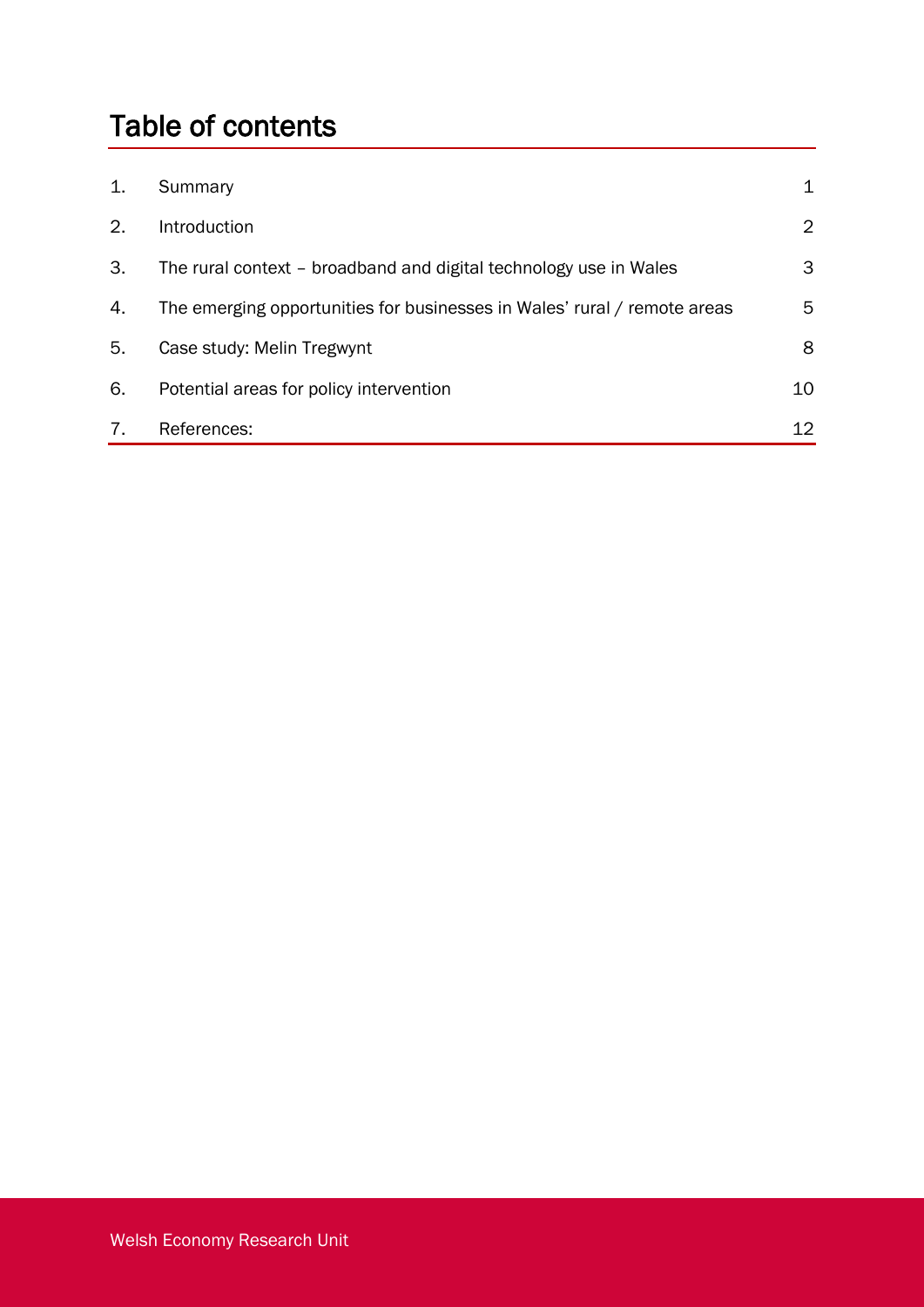## 1. Summary

This report consider the future role of broadband to help revitalise the rural economy in Wales. The key findings can be summarised as follows:

- While rural areas have traditionally faced challenges with respect to broadband connectivity, fixed superfast broadband is increasingly becoming available to premises across Wales. The Welsh Government and mobile operators are also seeking to address mobile broadband 'not spots'.
- In light of the current and future connectivity improvements, businesses in rural areas are likely to be better able to address the challenges associated with remoteness to major markets. Here digital technologies such as cloud computing, video conferencing and e-commerce are helping to reduce costs and improve access to external markets. Such potential benefits are relevant to existing sectors such as farming, tourism and rural production, but also new sectors wishing to relocate.
- Better connectivity may also help encourage businesses seeking access to quality of life benefits to relocate to rural areas. This has the potential to introduce new types of business activities to rural areas, and improve the diversity and resilience of businesses in the area.
- Evidence from Scotland suggests that the benefits of digital technologies might be accessed incrementally by businesses over time, as confidence, skills and new business ideas emerge. This may result in some short-term benefits in efficiency, with the possibility of larger scale socio-economic benefits emerging over time.
- Findings from a case study of Melin Tregwynt a Welsh producer of upmarket woollen products – illustrate how digital technologies might be exploited to improve business productivity in rural areas.
- Policy makers have a role to play not only in supporting rural fixed and mobile connectivity, but in supporting awareness and the wider context for digital enterprise in rural areas.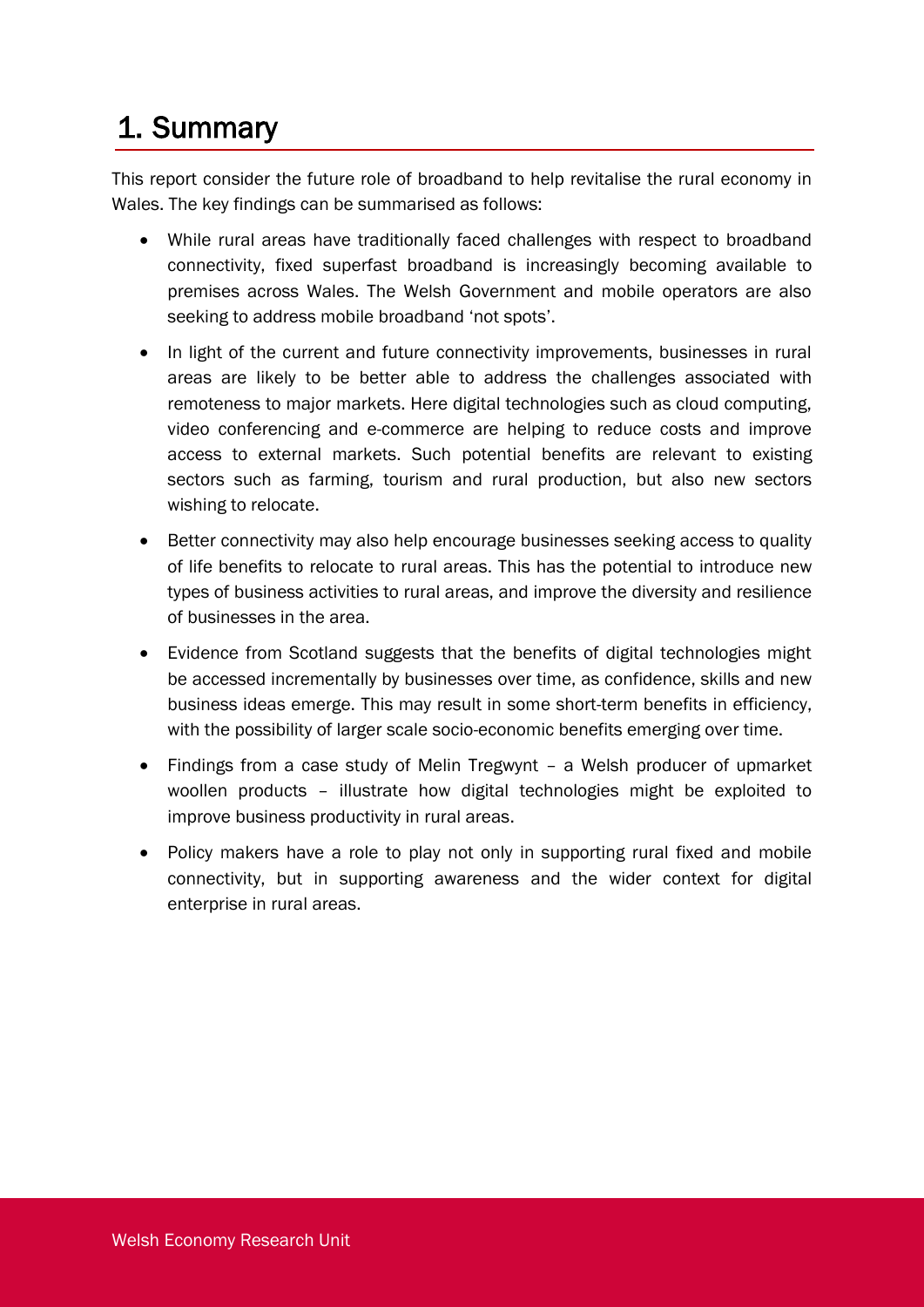## 2. Introduction

Rural areas have traditionally been characterised by lower levels of access to high speed broadband, relative to their urban counterparts. This has been explored extensively through the concept of the 'digital divide' and reflected in gaps in access and use of Internet-based digital services (OECD, 2018). While not unique to Wales these challenges have been exacerbated by the sparse nature of the population in many rural areas, and topological factors (mountains and hills) that make the roll-out of fixed and mobile broadband infrastructure more difficult (Welsh Government, 2017).

In recent years these challenges have begun to be addressed by the Superfast Cymru programme (and its successor), part-funded by the European Regional Development Fund (ERDF) through Welsh Government. This has resulted in many of Wales' rural and harder to reach areas gaining access to superfast broadband, with download speeds in excess of 30 Mbps. The installation of full fibre connections in many parts of Wales (via Superfast Cymru) is also helping to ensure future connectivity capacity. Other policy developments have sought to address so-called not-spots in mobile broadband availability in Wales (Welsh Government, 2017).

The growing access and take-up of superfast broadband in Wales is increasingly bringing faster broadband speeds to both businesses and households. This is providing opportunities for businesses in rural areas to challenge the disadvantages of their remote location relative to the market place, by making greater use of digital technologies to trade and collaborate more widely, and to gain benefits in efficiencies and sales (WERU, 2018). It also offers the potential for new sectors and business activities to emerge that take advantage of the so-called 'distance shrinking' properties of broadband alongside the quality of life benefits associated with rural areas. This report considers the specific opportunities that this connectivity offers to businesses within rural locations in light of current and future developments in connection technologies.

As part of this paper a case study of Melin Tregwynt – a Welsh rural business, specialising in the production of traditional woollen products - is presented to illustrate the prospects for growth from digital technologies and high speed broadband. This identifies both the challenges and opportunities for businesses as better connectivity and new digital technologies impact across internal processes, and the reach of business activities grows.

The paper forms part of a series of Horizon Scanning reports which are available on the Cardiff Business School website: [http://www.cardiff.ac.uk/superfast-broadband](http://www.cardiff.ac.uk/superfast-broadband-project/horizon-scanning)[project/horizon-scanning](http://www.cardiff.ac.uk/superfast-broadband-project/horizon-scanning)

The authors of this paper are Laura Norris and Dylan Henderson

The authors wish to thank Dylan Griffiths, Gwynedd Council for his comments on an earlier draft.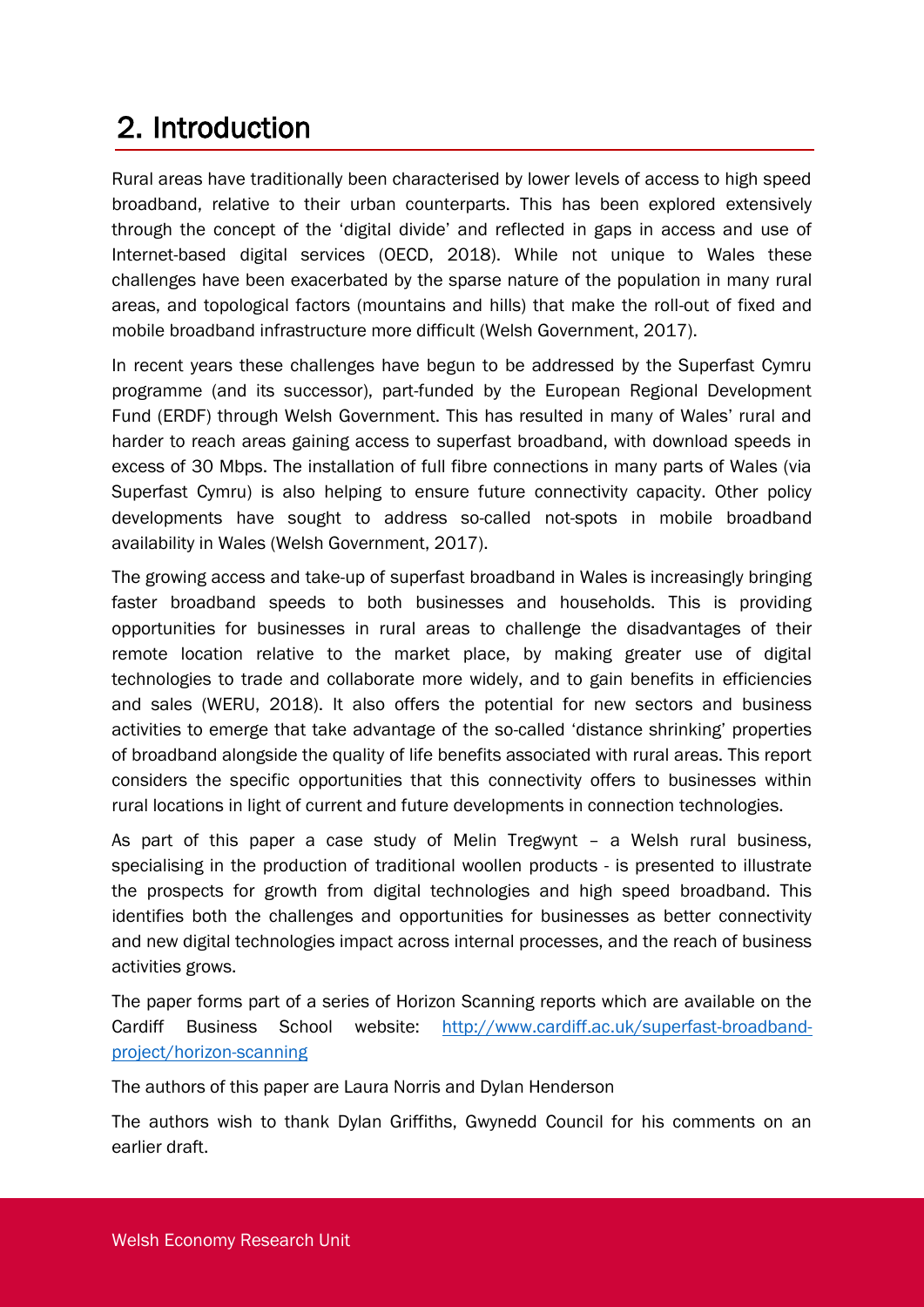#### 3. The rural context – broadband and digital technology use in Wales

Wales has the largest rural population of any region or Devolved Administration in the UK, with some 33 percent of its inhabitants living in areas classified as rural in the last Census (ONS, 2013). Against the main measure of regional economic prosperity – Gross Value Added – Wales' output per head in rural areas is £17,000, relative to £22,000 in its urban areas (Pooten et al., 2017).

Businesses in rural areas face specific challenges associated with comparatively small local markets, combined with distance from major national and international markets. This has traditionally added a premium to the cost of trading from rural areas (Jones-Evans, 2017). Research has found that rural areas contain a greater number of 'lifestyle' rather than 'entrepreneurial' businesses, in comparison with urban areas (Deakins and Freel, 2003), with such businesses tending to be 'smaller scale and less growth-oriented' (Galloway and Levie, 2001). Rural areas also contain a greater number of businesses in sectors such as agriculture and food-related businesses.

For those that are in employment, insufficient broadband access can result in a greater need to commute and corresponding living costs that are up to 20% higher<sup>1</sup>. These additional costs are in part caused by a restricted ability to work from home or access services online. Another impact of this work-related travel is that often workers commute to higher paid opportunities, which generally leads to an increase in the rural prices of properties. Continued in-migration can also lead to pressure on house prices, services and infrastructure in rural areas. Indeed such factors can mean that those 'who work in the countryside increasingly cannot afford to live there, while the people who can afford to live there increasingly do not work there'2.

A further restriction relates to the increasing provision of essential services online. For example, a number of government services are now offered online, coupled with a decline in rural post offices that would otherwise support the community in these tasks<sup>3</sup>. Those that have healthcare concerns may also miss out, with limited access to Telehealth services; technology that could help overcome the difficulties and costs incurred by Local Authorities in providing healthcare to rural homes. Lastly, the use of broadband and mobile technology socially can help to reduce isolation for residents, and increasing opportunities for businesses to find new information, remain competitive and pursue new opportunities.

-

<sup>1</sup> <http://www.bbc.co.uk/news/business-11812384>

<sup>2</sup> [http://www.wensumalliance.org.uk/publications/Taylor\\_Review\\_Livingworkingcountryside.pdf](http://www.wensumalliance.org.uk/publications/Taylor_Review_Livingworkingcountryside.pdf)

<sup>3</sup> [http://www.telegraph.co.uk/news/election-2010/7652983/General-Election-2010-Two-post-offices-a-day-closed-in](http://www.telegraph.co.uk/news/election-2010/7652983/General-Election-2010-Two-post-offices-a-day-closed-in-rural-areas-under-Labour-last-year.html)[rural-areas-under-Labour-last-year.html](http://www.telegraph.co.uk/news/election-2010/7652983/General-Election-2010-Two-post-offices-a-day-closed-in-rural-areas-under-Labour-last-year.html)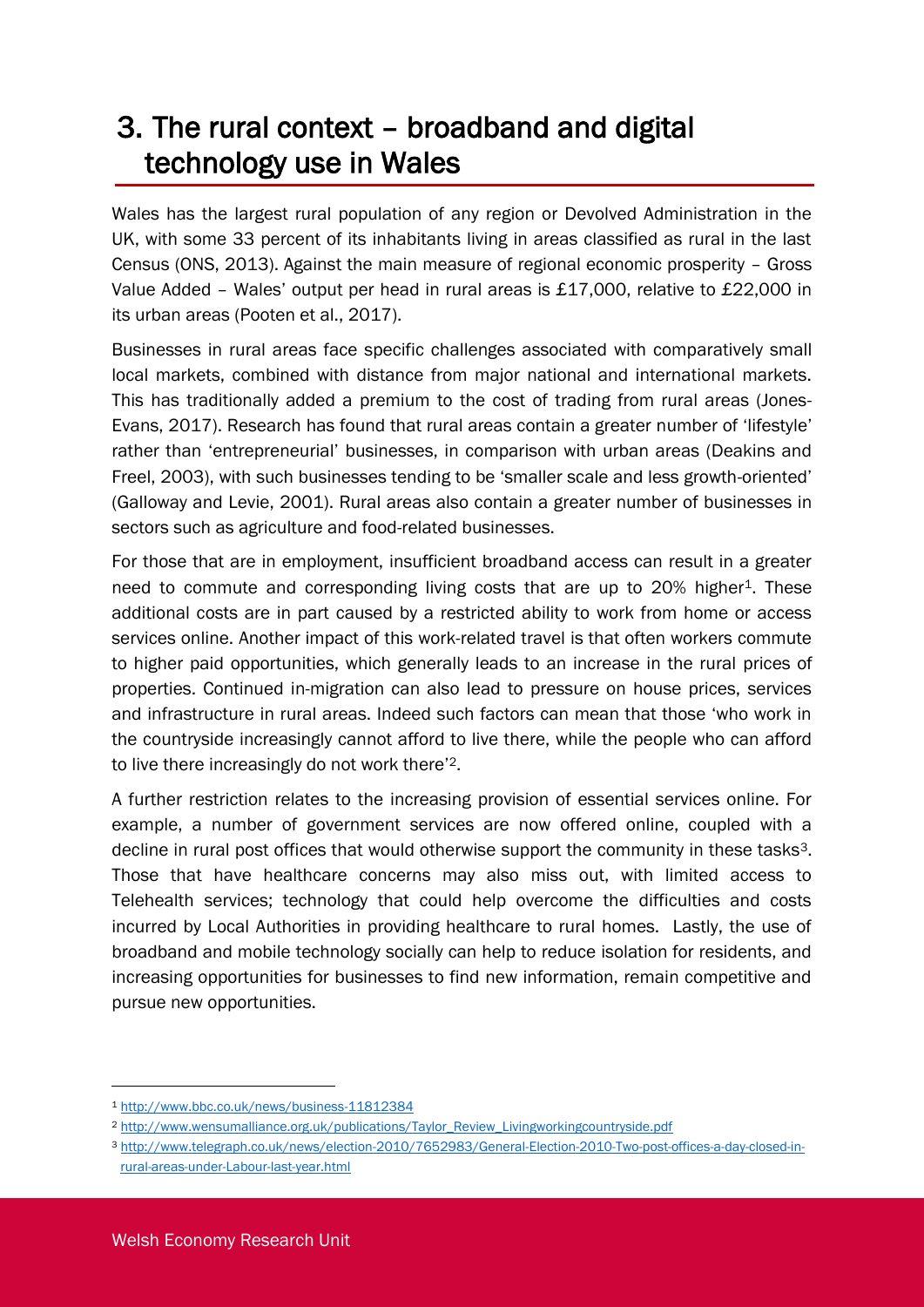The potential for rural SMEs to develop their use of digital technologies may be seen in data extracted from responses to the Digital Maturity Survey for Wales 2017 (WERU, 2017). Analysis indicates that rural businesses are associated with lower levels of digital maturity than urban businesses. Table 1 shows the breakdown of businesses in the survey by their level of digital maturity, identified in four clusters (from highest to lowest levels of digital maturity): Digitally Embedded; Active Exploiters; Passive Exploiters; and Digitally Disengaged.

Whereas nearly one-in-five urban businesses (19%) were found in the highest category of digital maturity (Digitally Embedded), Table 1 highlights that only one-in-twenty rural businesses (5%) were in the same category. The Digital Maturity Survey for Wales 2017 indicated that higher digital maturity is associated with better business performance in terms of turnover, profitability, employment and innovation activity (e.g. introduction of new products, processes or services).

|                         | <b>Digitally</b><br><b>Disengaged</b> | Passive<br><b>Exploiters</b> | Active<br><b>Exploiters</b> | <b>Digitally</b><br>Embedded | All   |
|-------------------------|---------------------------------------|------------------------------|-----------------------------|------------------------------|-------|
| <b>Rural businesses</b> | 21.3                                  | 38.4                         | 35.1                        | 5.2                          | 100.0 |
| Urban businesses        | 15.2                                  | 39.3                         | 27.0                        | 18.5                         | 100.0 |
| All                     | 18.2                                  | 38.9                         | 31.0                        | 11.8                         | 100.0 |

#### Table 1 Rural and urban businesses in Wales by level of Digital Maturity (%)

Source: WERU, 2017 (Analysis supplementary to the Digital Maturity Survey report)

Despite these challenges the quality of life benefits associated with rural areas mean that the emergence of broadband networks and greater connectivity for businesses and households opens up the potential for the disparity in digital maturity to be rebalanced. In this respect the findings suggest potential to support existing and new business activity, as well as attracting businesses to relocate to rural areas. They may also provide greater opportunities for new ways of working, including greater levels of remote working for staff located in such areas. These opportunities are discussed in more detail in the section that follows.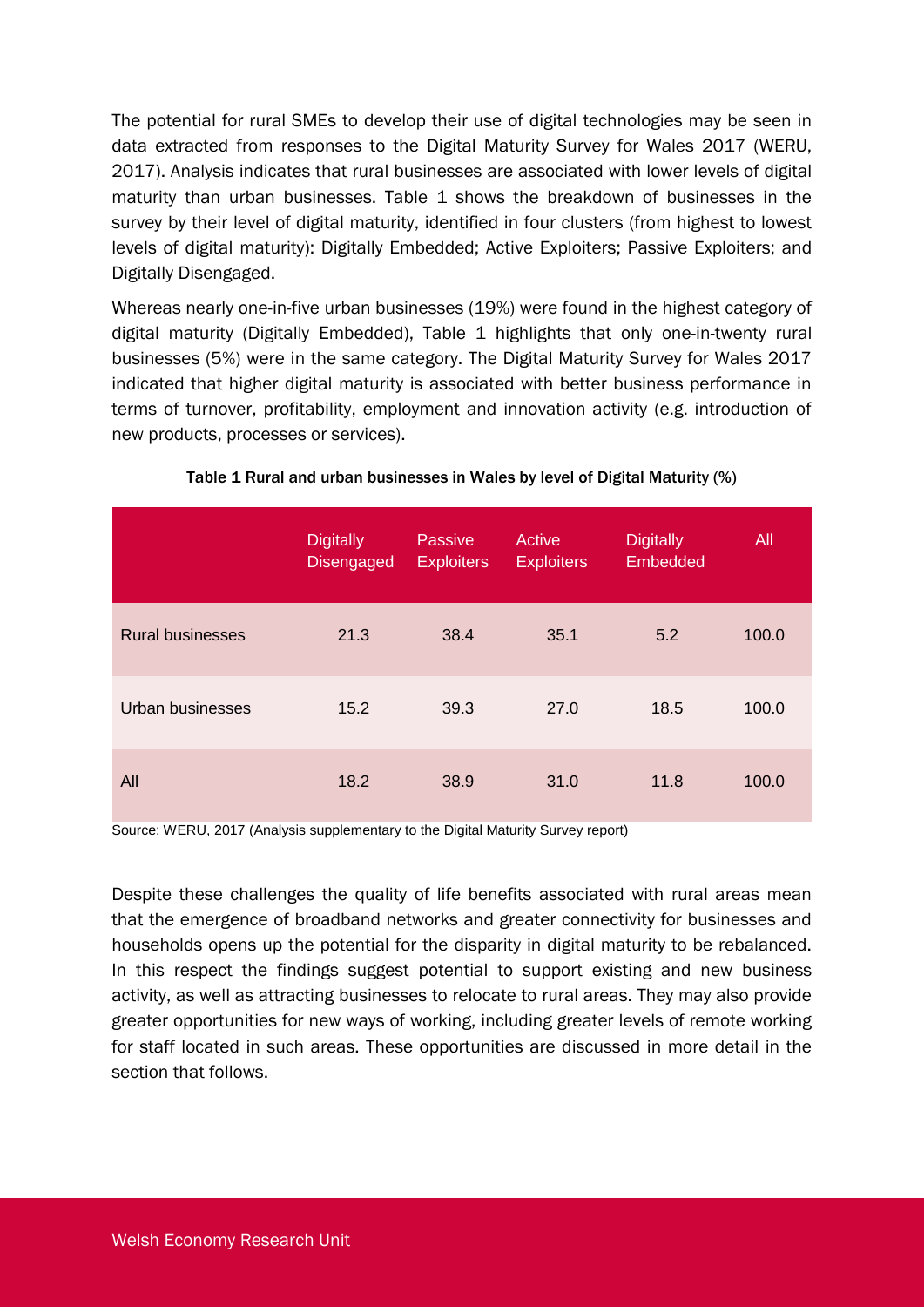## 4. The emerging opportunities for businesses in Wales' rural / remote areas

The opportunities associated with broadband for rural areas can be both short- and longterm in nature. In the short term, for example, there may be modest increases in business and job growth as existing businesses benefit from the efficiency, sales and benefits highlighted by the Digital Maturity Survey for Wales 2017 (WERU, 2018). In the longer term population growth, per capita income growth, creation of new business activities, and attraction of external businesses and skills to the area have the potential to alter the nature of work and business activity in these areas. Broadband resources may also offer more varied opportunities for work in rural areas. This is particularly important in addressing key challenges such as brain drain, underutilisation of skills and so on.

The introduction of superfast broadband, as noted above, offers businesses the potential to trade more widely. This can increase SMEs' opportunity to both trade with customers outside of the immediate area. Research in Scotland, however, suggests that internet access for rural businesses is less about 'dramatic gains' and international business, but more about improving the function and efficiency of the business and experiences for the local rural economy (Galloway, Sanders, and Deakins, 2011).

Many of the benefits associated with broadband access in rural areas relate to the concept of new forms of agglomeration. Here cities and city regions have natural advantages in terms of access to local markets, availability of skills, but also knowledge (from other individuals, businesses and education institutions for example). Such resources and linkages have been found to be at the heart of innovation and competitiveness (Marceau, 2014). While rural areas do not, by definition, offer agglomeration benefits, the arrival of fast broadband can aid 'virtual' linkages by opening up the potential to collaborate more easily with partners outside the region or country.

In relation to key rural sectors, the farming industry has significant potential to make use of broadband and associated digital technologies. Here, digital technologies are emerging to support traditional farming practices, including automated vehicles to allow greater precision in planting, seeding, weeding and crop maintenance, harvesting and so on. Drone technologies are beginning to be adopted to aid mapping and managing crops. Such technologies offer the potential for farming businesses to secure greater production efficiencies and quality benefits (Brown, 2018).

While connectivity challenges have traditionally prevented the full exploitation of digital technologies, the increased availability of broadband, offers benefits in areas such as (NFU, 2018):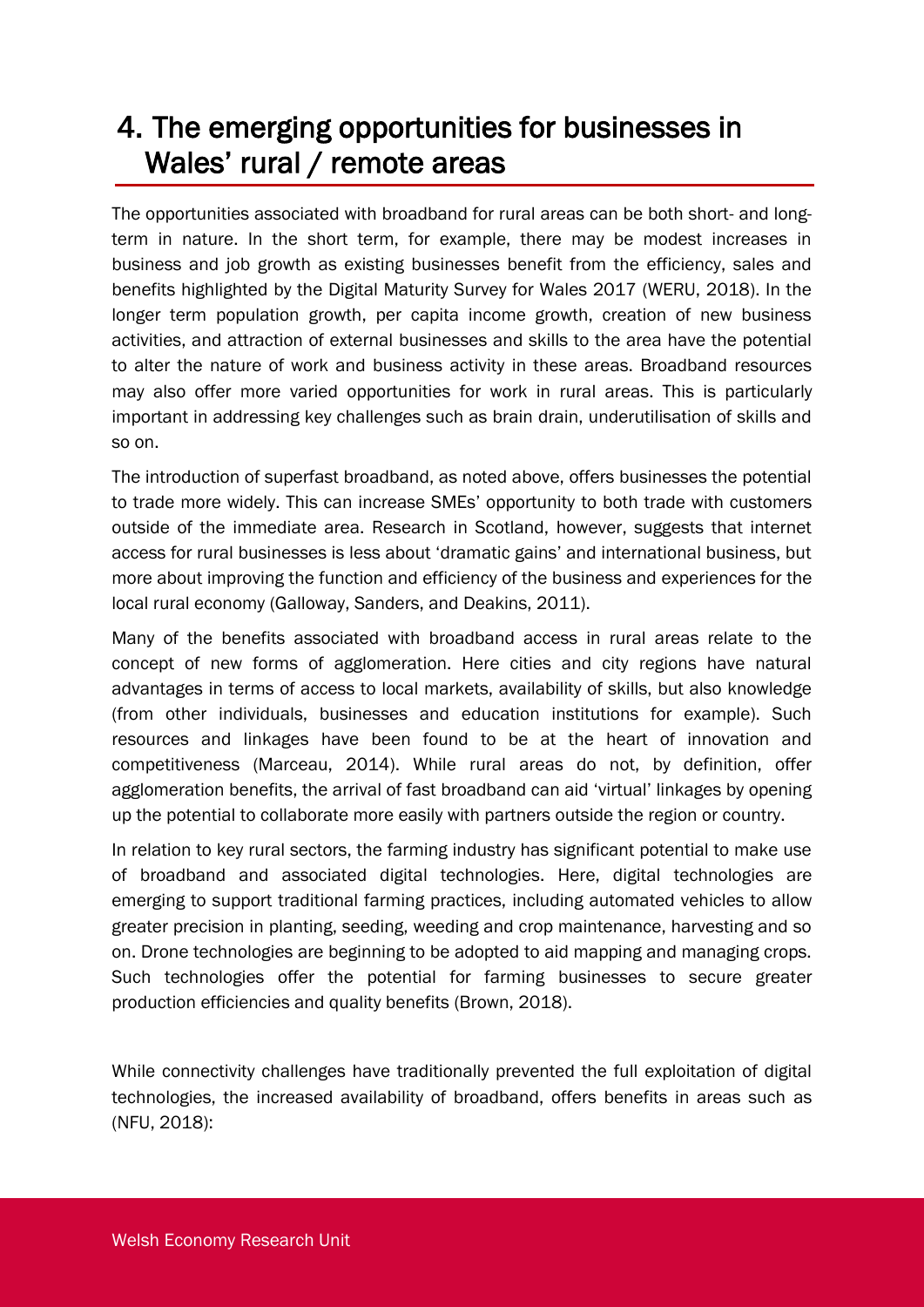- Online compliance cost savings, associated with the growing requirement for regulatory information to be submitted online.
- Diversification, including in tourism, offering premises for business use etc.
- Health and safety benefits, including better access to emergency services.

Other areas where broadband (and future technologies such as 5G and wireless technologies) can contribute towards efficiencies include monitoring of farm assets. Here the decreasing costs of sensor technologies can help farmers to remotely monitor aspects such as gates, slurry pits, security and so on. Indeed by enabling efficiency savings, supporting income generation broadband connectivity can help to aid the overall resilience of the farming sector. The case study of [Melin Tregwynt,](https://www.cardiff.ac.uk/superfast-broadband-project/case-studies/production/melin-tregwynt) presented in section [5,](#page-9-0) provides further evidence of how production businesses may be able to exploit the opportunities of better connectivity through improved efficiency of operations, and trading across borders.

Other established sectors such as tourism are also likely to benefit from increasing broadband speeds. As highlighted in the SFBE case studies, tourism businesses are already experimenting with new digital technologies to manage bookings and promote service offers. The case studies point to the increasing expectations of tourism customers for access to both fixed and mobile broadband for social and business purposes, with operators reporting that fast connectivity is an important decision factor when customers are making bookings (see [Cefn Cae'r Ferch Farm](https://www.cardiff.ac.uk/superfast-broadband-project/case-studies/production/cefn-caer-ferch-farm) case study). Tourism operators also report the role of broadband as being central to the addition of new services such as access to entertainment (see [Royal Victoria Hotel case study\)](https://www.cardiff.ac.uk/superfast-broadband-project/case-studies/royal-victoria-hotel).

In the future, broadband connectivity is beginning to allow experimentation in areas such as video and virtual reality, helping customers to experience aspects of the service (e.g. accommodation) remotely prior to booking. The high data requirements for such services emphasise the importance of superfast connectivity not only for the tourism sector but also other services (for example IT services) seeking to take advantage of rural areas in the location of their business activities.

By bringing rural areas closer to markets, while offering quality of life benefits, rural areas may increasingly attract business and customers more generally, based on factors such as the environment amenity, low crime rates, health benefits and so on. Existing rural business may also be able to benefit from accessing skilled staff from both inside and outside of the area, by making use of technologies such as cloud computing to allow remote working. Alongside the principles of remote working reducing transportation costs for residents, the ability to share data online may open up worldwide markets to businesses who offer knowledge-based products and services.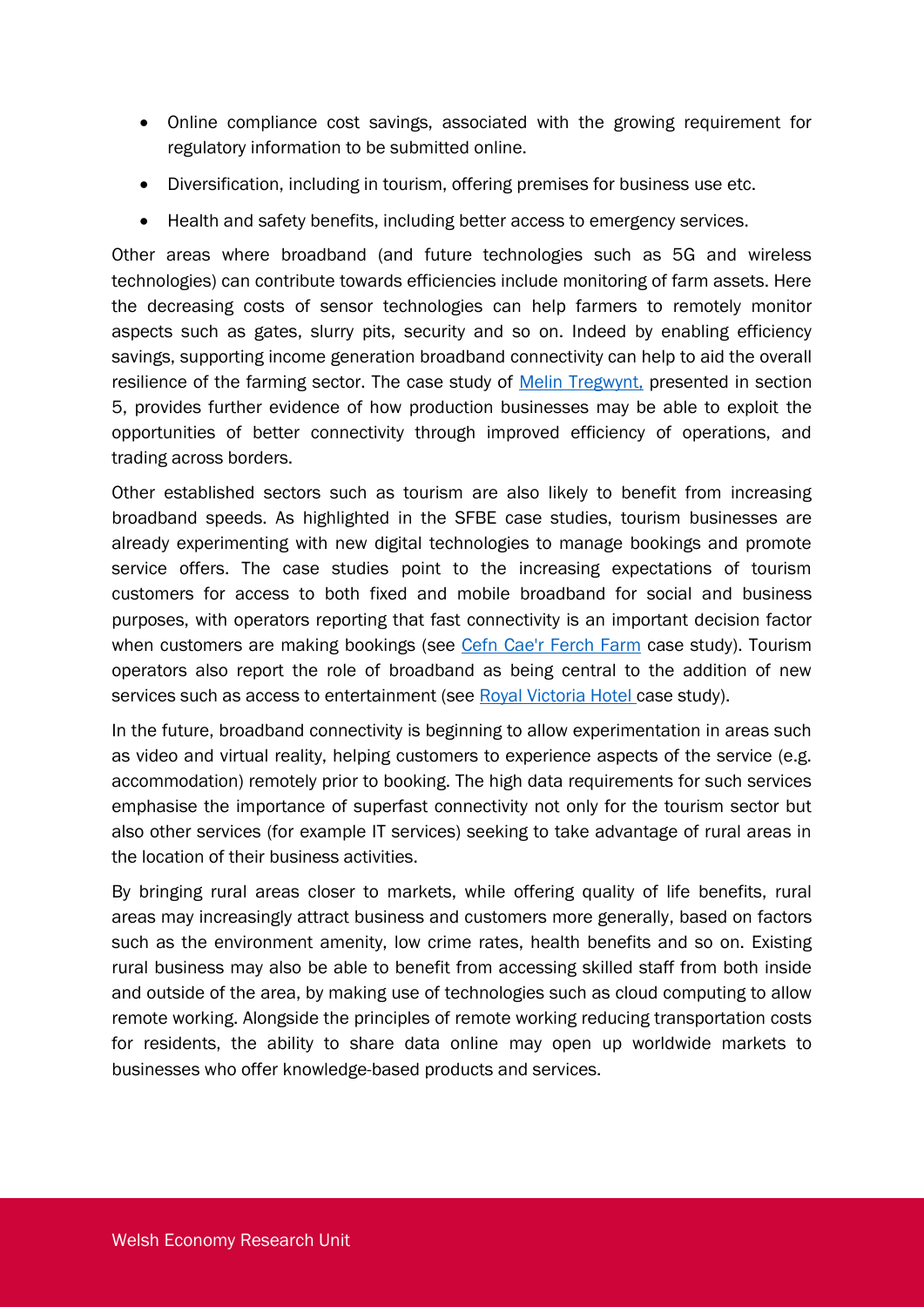These principles can be extended to the supply chain, allowing a wider portfolio of businesses and an improved supply chain to be accessed through web-based searching (Kaplan and Sawheny, 2000; Hawkins and Prencipe, 2000). These opportunities may reduce costs, improve the quality of the product or service, and introduce novelty into the product offered by the rural business. Moreover, the communication benefits increases the likelihood of a rural business becoming part of the supply chain or communicating with urban or international businesses (Baourakis et al., 2002).

With this extended market reach, it is also possible for rural businesses to gather and share more information for use in their business, much in the same way as business or science parks facilitate information exchange in urban areas. This may be in the form of working collaboratively with a new supply chain, seeking out information for new trends within the industry, or accessing learning materials or online courses. Further to this, with reliable connectivity a small employer in a rural area is more able to provide training to their staff, with the National Employer Skills Survey (2006) finding that fewer rural businesses had formal commitments to employee training. This is perhaps understandable as alongside the training itself, businesses would have to factor in long travel times to training providers. Online training can provide cost and time effective modular opportunities for learning that can be fitted in to the normal working day.

.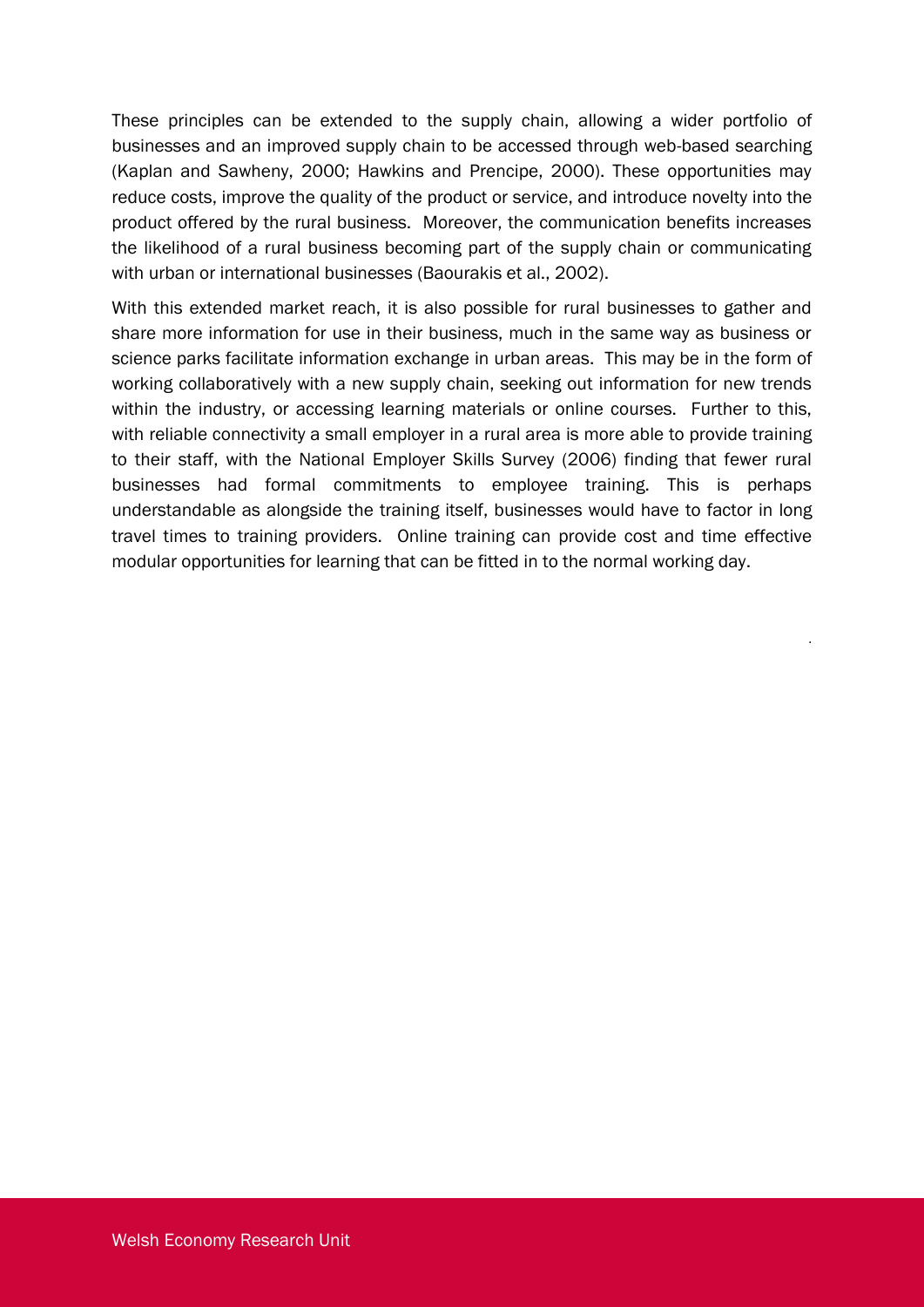#### <span id="page-9-0"></span>5. Case study: Melin Tregwynt

The case study of [Melin Tregwynt](https://www.cardiff.ac.uk/superfast-broadband-project/case-studies/production/melin-tregwynt) highlights many of the opportunities noted in the previous section. Established in 1912, this third-generation family business offers upmarket and authentic Welsh woollen products that are manufactured using traditional processes of production. The business portfolio extends beyond manufacturing, to encompass sales, retail, hospitality and increasingly tourism. This includes the opening of an onsite café in 2017, attracting visitors and locals to the site. With 28 full-time equivalent staff, Melin Tregwynt is one of North Pembrokeshire's biggest employers.

At the heart of the business operations is the woollen mill, supplying "shops, designers, specifiers, architects and hotels with a very distinctive range of woollen blankets, throws and cushions, together with upholstery" (Melin Tregwynt, 2018). Sales of the products derive from onsite retail, e-commerce and B2B clients. The business benefits from a range of clients and markets, including retailers and high-quality upholstery for aerospace, automotive and office furniture.

Despite the mill's rural location on the outskirts of Fishguard, Melin Tregwynt sells its products locally, nationally and internationally. The business stands out as one of the limited number of international producers in Wales, with 25% of sales coming from exports. The key markets include Japan, China, the United States and to a lesser extent continental Europe.

Up until March 2018 (when the research was undertaken) the West Wales based business struggled with low standard broadband speeds of approximately 0.8 Mbps for download and a mere 10% of this bandwidth for upload. In spite of this, the mill owners have sought to introduce a range of digital technologies cross their processes, including Magento for e-commerce, Genesys for stock control, and Sage for accounts and finance. Digital technologies also augment its internal and external communication channels, including multiple social mediums, including Facebook, Instagram, LinkedIn and Twitter.

Despite the superfast broadband adoption barriers, Melin Tregwynt operates as a largely digitally mature business, using a range of digital technologies. The benefits of these technologies can be seen in the terms of the delivery of high-quality and niche products, a national and international customer base, and enhanced internal and external communications.

However, the pitfalls of standard versus superfast connectivity for business performance are highlighted by the case study. One important pitfall is reduced efficiency, with time being wasted when the internet connection is lost. The business experiences a connectivity blackout most days between 4:30 to 5:00pm, coinciding with the time that the platforms are running daily backups. This impedes the business processes and causes frustration for staff. In many instances, the business owners work from home after 4:30pm to allow emails with attachments to be processed.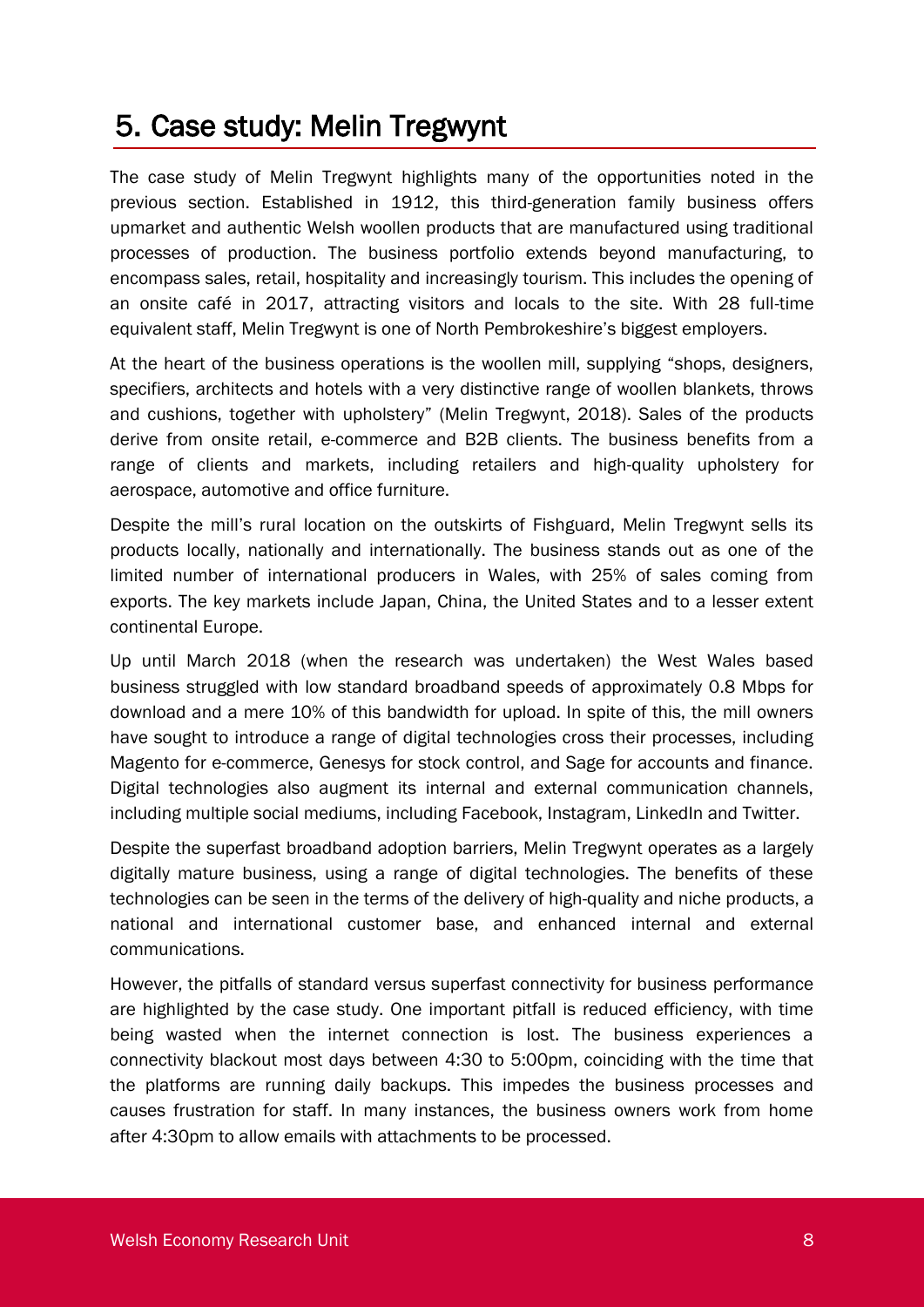The daily syncing of platforms, such as Genesys for stock control, causes problems beyond reduced functioning for internet enabled tools. When superfast broadband is adopted the business will move from daily syncing to real time updates. At present, the lag between the real time stock quantities and the previous update means that the business needs to mitigate for potential sales and stock extra products. It is estimated that approximately 10% of the stock held in storage is held as a buffer:

Despite these challenges the adoption of superfast connectivity provides future opportunities. One example looks at attracting walkers passing along the Pembrokeshire Coastal Path. In addition, the onsite café would benefit from accessible guest Wi-Fi, allowing visitors to access emails and social media. Further areas of advancement include greater use of video conferencing, a move to cloud-based storage, enhanced WeChat adoption, as well as streamlining of business functions.

The case study illustrates the opportunities that a rural business has to exploit superfast broadband. As a relatively digitally mature business it stands ready to not only improve its efficiency, but also use the connectivity to expand its business to new markets, and adapt its business model to local opportunities. This demonstrates the potential for other rural businesses to make a step-change in their productivity as future fixed and digital technologies become available.

Over the course of the project this case study will be updated to explore how the business responds to these opportunities in practice.

To find out more visit [https://melintregwynt.co.uk](https://melintregwynt.co.uk/)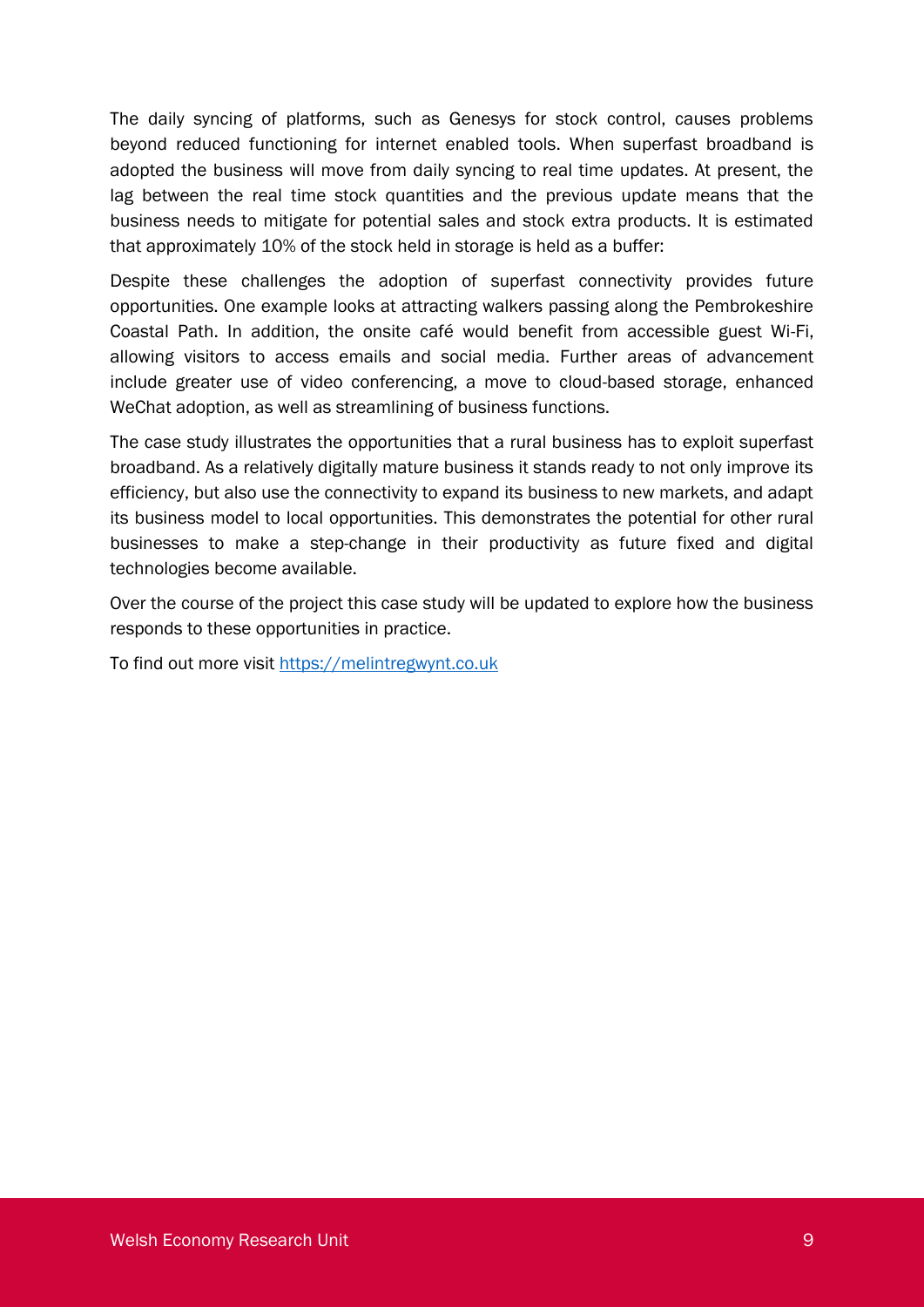## 6. Potential areas for policy intervention

Rural areas are likely to require more tailored support to address the opportunities noted in the earlier section. The rationale for such support is one of addressing the lack of economic opportunities for individuals and businesses in rural areas, by helping to produce a more vibrant and connected economy. In this respect broadband has a potentially important role in supporting business activity in traditional business sectors such as farming, forestry, mining and tourism, but also as a basis for creating new ruralbased economic activities. Such developments offer policy makers opportunities to strengthen the socio-economic foundations of their areas. Policy intervention, however, will require careful consideration of the impact of economic activity on the essence of what makes rural areas attractive to its residents and businesses.

> **IoT** refers to an ecosystem in which applications and services are driven by data collected from devices that sense and interface with the physical world. In the Internet of Things, devices and objects have communication connectivity, either a direct connection to the internet or mediated through local or wide area networks. (OECD, 2016)

Maintaining and ensuring connectivity in rural areas is likely to remain an ongoing challenge. While the current roll-out of superfast broadband is scheduled to ensure all premises are able to gain access by the end of 2021, the longer-term policy challenge of ensuring connectivity is likely to remain. One particular challenge is the task of ensuring access to mobile technologies and emerging wireless technologies such as the so-called 'Internet of Things' or IoT (see box) in rural areas. Ensuring connectivity in rural areas is not simply a question of local residents and businesses. It is equally important for ensuring connectivity for tourists and others 'on the move'.

Promotion of the benefits that broadband brings to rural areas will be a further area for policy makers to consider. Research by WERU highlights the productivity benefits that can be gained by businesses, and the opportunities broadband resources provide for businesses to trade without needing to be close to major customer bases. Promotion will need to ensure that enhanced awareness of connectivity benefits are targeted at potential businesses and entrepreneurs both within and outside rural areas. In this respect, promotion will require clear messages on how broadband can help businesses achieve efficiency, while benefiting from the improved quality of life available in many rural areas.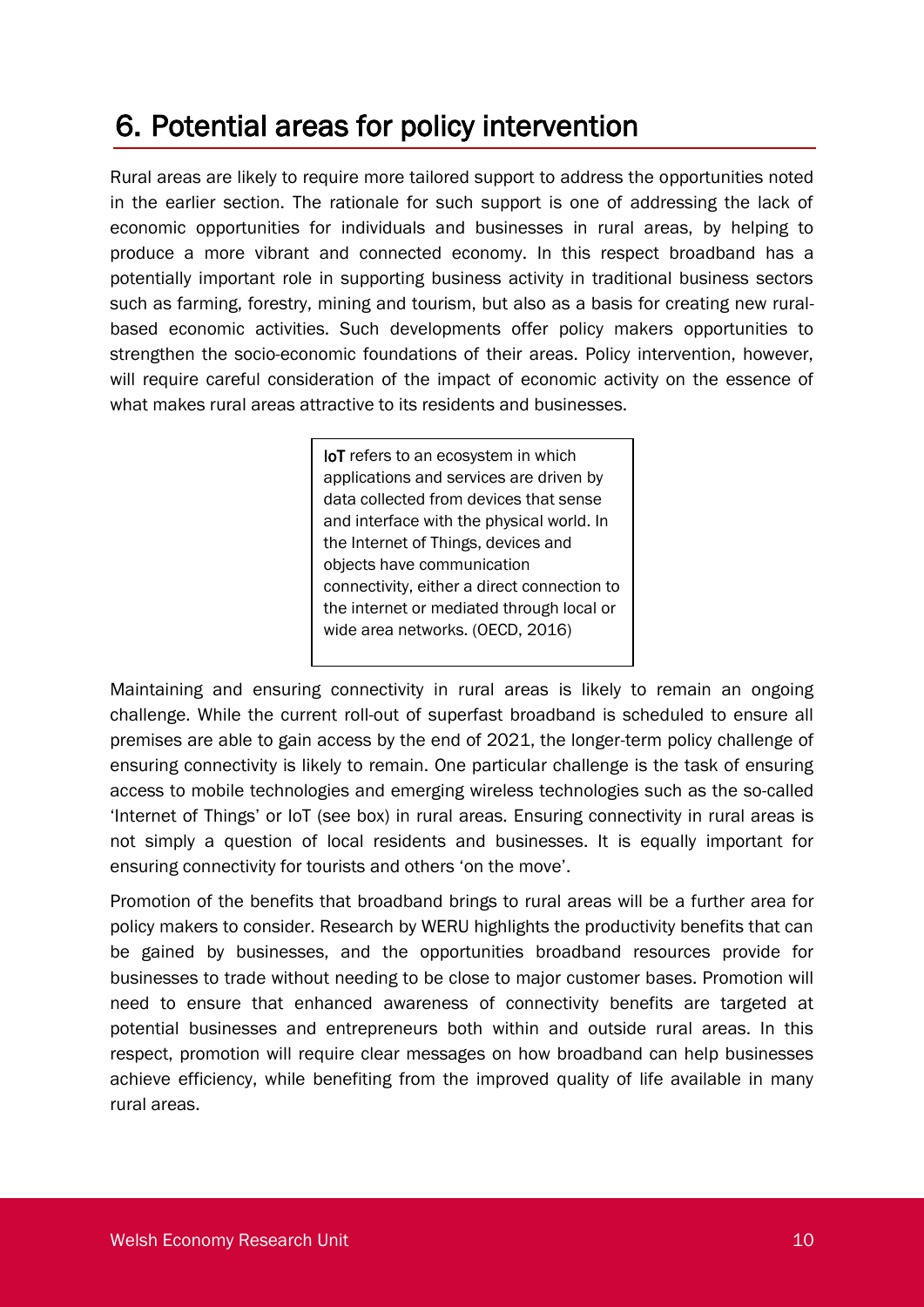Practical support for new and existing economic activity in rural areas is required, achieved through providing advice, supporting networks, or establishing hubs. While broadband offers the potential for businesses to trade globally, the remote nature of many rural areas can mean that businesses and entrepreneurs may lack the ability to network with other businesses more locally, or indeed find suitable support or locations to start-up. This is an area where there may be potential to consider virtual networks for like-minded businesses, or indeed physical solutions such as regional hubs<sup>4</sup>, where coworking space and business support is available. Such hub and spoke models have recently been announced in four locations in Wales<sup>5</sup>, and provide the basis for place-base support for digital exploitation.

In summary, the findings in this report highlight the opportunities for SMEs associated with the connectivity improvements being made in rural areas. Such developments will help to increase parity with urban areas, and enable SMEs to access new markets, sources of knowledge and efficiency savings. These benefits, alongside the quality of life offered in rural areas, will also provide opportunities for SMEs to innovate and become more productive. The role for the public sector will be to support the availability of infrastructure, but also its use through innovative strategies to address use of digital technologies.

<sup>4</sup> <http://www.wlga.wales/SharedFiles/Download.aspx?pageid=62&mid=665&fileid=1184>

<sup>5</sup> [https://gov.wales/newsroom/businessandeconomy/2018/181121-new-enterprise-hubs-to-spark-welsh-business](https://gov.wales/newsroom/businessandeconomy/2018/181121-new-enterprise-hubs-to-spark-welsh-business-announced/?lang=en)[announced/?lang=en](https://gov.wales/newsroom/businessandeconomy/2018/181121-new-enterprise-hubs-to-spark-welsh-business-announced/?lang=en)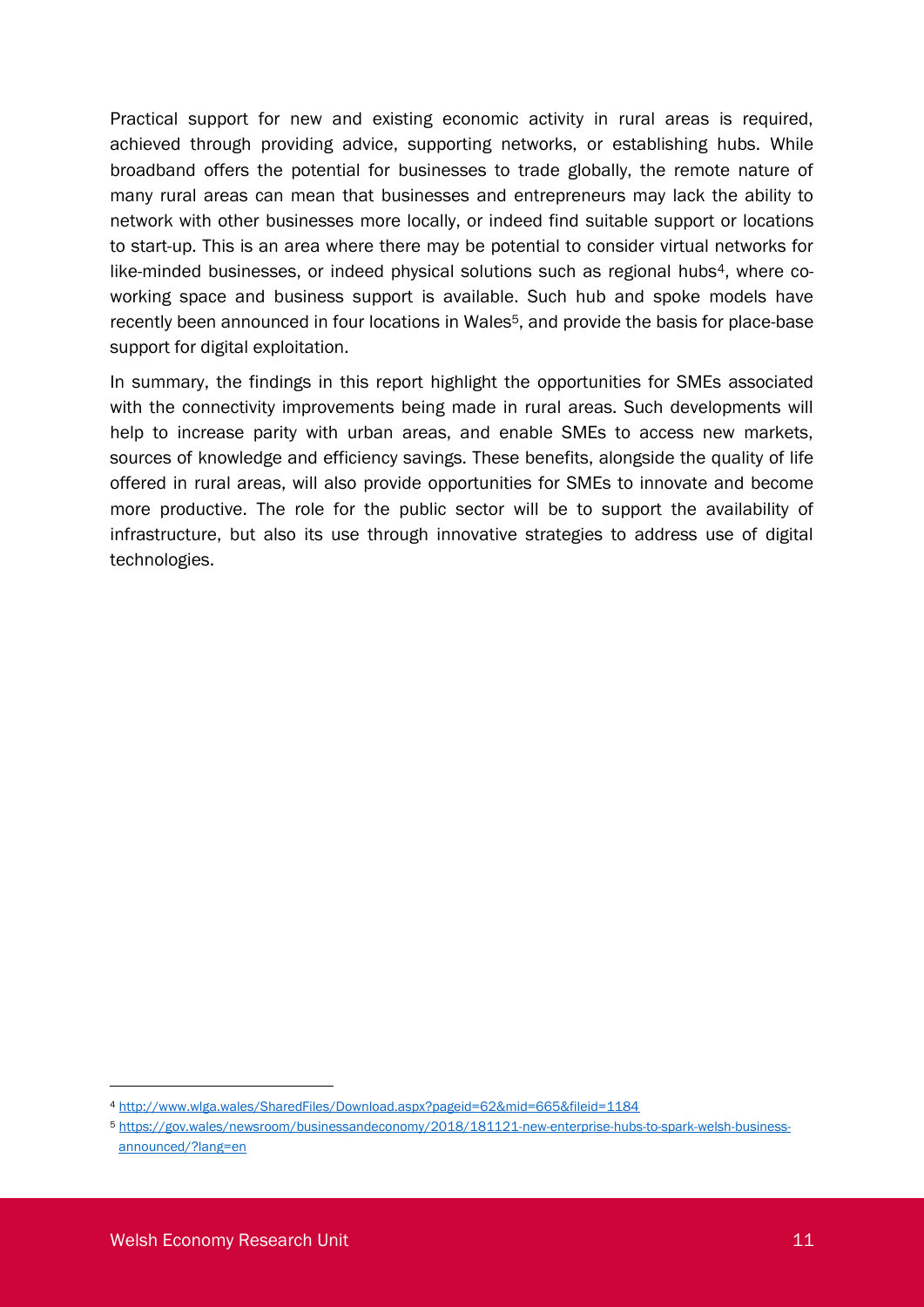#### 7.References:

Baourakis, G., Kourgiantakis, M. and Migdalas, A. (2002), 'The impact of e-commerce on agro-food marketing: the case of agricultural co-operatives, firms and consumers in Crete', British Food Journal, Vol. 104 No. 8, pp. 580-90.

Deakins, D. and Freel, M. (2003), Entrepreneurship and Small Firms, McGraw-Hill, Maidenhead.

Deakins, D., Mochrie, R. and Galloway, L. (2004), 'Rural business use of ICT: a study of the relative impact of collective activity in rural Scotland', Strategic Change, Vol. 13, pp. 139-50.

Galloway, L., 2007. Can broadband access rescue the rural economy? Journal of Small Business and Enterprise Development, 14(4), pp.641-653.

Galloway, L. and Levie, J. (2001), Global Entrepreneurship Monitor, University of Strathclyde, Glasgow.

Galloway, L., Sanders, J., & Deakins, D. (2011). Rural Small Firms' Use of the Internet: From Global to Local. Journal of Rural Studies, p254-262.

Kobie, N. (2015) What is the internet of things? The Guardian, 6 May. Retrieved from: <https://www.theguardian.com/technology/2015/may/06/what-is-the-internet-of-things-google>

Hawkins, R. and Prencipe, A. (2000), Business to Business E-commerce in the UK: A Synthesis of Sector Reports, report commissioned by the Department of Trade and Industry, Department of Trade and Industry, London.

Jones-Evans D. (2017) Why we need a dedicated economic plan for rural Wales. Wales Online. Retrieved from [https://www.walesonline.co.uk/business/business-opinion/need-dedicated](https://www.walesonline.co.uk/business/business-opinion/need-dedicated-economic-plan-rural-12609608)[economic-plan-rural-12609608](https://www.walesonline.co.uk/business/business-opinion/need-dedicated-economic-plan-rural-12609608)

Kaplan, S. and Sawheny, M. (2000), 'E-hubs: the new B2B marketplaces', Harvard Business Review, Vol. 78 No. 3, pp. 97-103.

McKain, R. (2003), 'Social constructions of environmental quality and opportunities for enterprise in rural Scotland', unpublished PhD thesis, University of Highlands and Islands.

Brown M. (2018) Smart Farming—Automated and Connected Agriculture. [https://www.engineering.com/DesignerEdge/DesignerEdgeArticles/ArticleID/16653/Sm](https://www.engineering.com/DesignerEdge/DesignerEdgeArticles/ArticleID/16653/Smart-FarmingAutomated-and-Connected-Agriculture.aspx) [art-FarmingAutomated-and-Connected-Agriculture.aspx.](https://www.engineering.com/DesignerEdge/DesignerEdgeArticles/ArticleID/16653/Smart-FarmingAutomated-and-Connected-Agriculture.aspx)

NFU (2018) NFU Spotlight on Farm Broadband & Mobile Networks. Retrieved from <https://www.nfuonline.com/assets/64143/>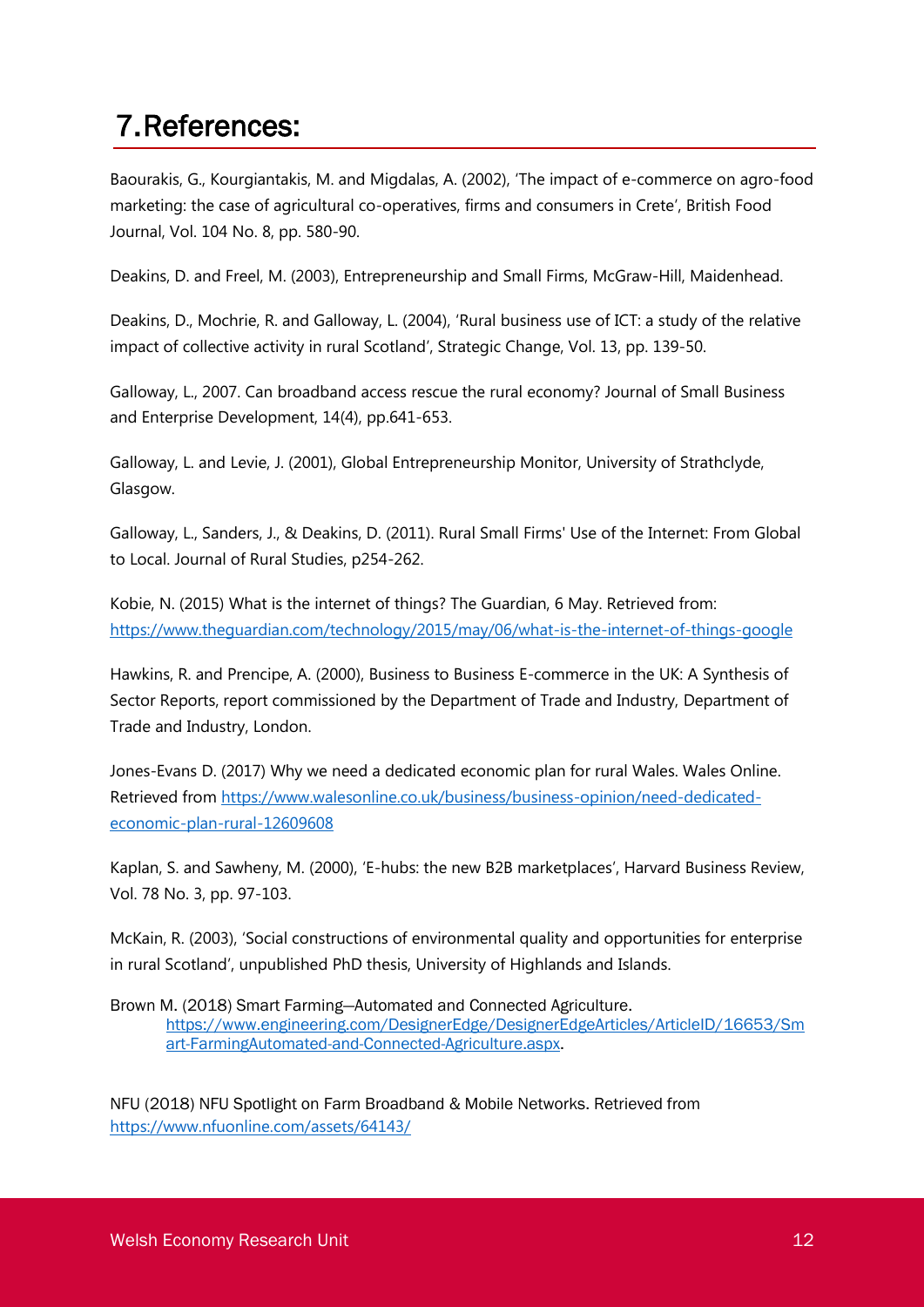OECD (2016), 'The Internet of Things: Seizing the Benefits and Addressing the Challenges', OECD Digital Economy Papers, No. 252, OECD Publishing, Paris. Retried from <http://dx.doi.org/10.1787/5jlwvzz8td0n-en>

OECD (2018). Bridging the rural digital divide, OECD Digital Economy Papers, No. 265. OECD Publishing, Paris. Retrieved from<https://www.oecd-ilibrary.org/content/paper/852bd3b9-en>

ONS (2013) 2011 Census analysis - comparing rural and urban areas of England and Wales. ONS. Retrieved from

[http://webarchive.nationalarchives.gov.uk/20160105224826/http://www.ons.gov.uk/ons/rel/censu](http://webarchive.nationalarchives.gov.uk/20160105224826/http:/www.ons.gov.uk/ons/rel/census/2011-census-analysis/rural-urban-analysis/comparing-rural-and-urban-areas-of-england-and-wales.html#tab-Age) [s/2011-census-analysis/rural-urban-analysis/comparing-rural-and-urban-areas-of-england-and](http://webarchive.nationalarchives.gov.uk/20160105224826/http:/www.ons.gov.uk/ons/rel/census/2011-census-analysis/rural-urban-analysis/comparing-rural-and-urban-areas-of-england-and-wales.html#tab-Age)[wales.html#tab-Age](http://webarchive.nationalarchives.gov.uk/20160105224826/http:/www.ons.gov.uk/ons/rel/census/2011-census-analysis/rural-urban-analysis/comparing-rural-and-urban-areas-of-england-and-wales.html#tab-Age)

Pooten E., Booth L., Hutton G., Downing E., Brien P., Baker C. & Adcock A. (2017) Future of the rural economy in Wales, Debate Pack CDP 2017/0242, 27 November 2017, London. Retrieved from<https://researchbriefings.parliament.uk/ResearchBriefing/Summary/CDP-2017-0242>

Sanders, J., Galloway, L. and Bensemann, J., (2014). Investigating the Relationship Between Scottish Rural Small Firms' Social Networks, Extra-local Market Diversification and Internet Usage. In Exploring Rural Enterprise: New Perspectives on Research, Policy & Practice (pp. 9-33). Emerald Group Publishing Limited.

Welsh Government (2017) Mobile action plan. Retrieved from <http://gov.wales/docs/det/publications/171003-mobile-action-plan-for-wales-en.pdf>

WERU (2018) Superfast broadband business exploitation project: Digital maturity survey report 2017. Cardiff University, Cardiff. Retrieved from [http://www.cardiff.ac.uk/superfast-broadband](http://www.cardiff.ac.uk/superfast-broadband-project/digital-maturity-survey)[project/digital-maturity-survey](http://www.cardiff.ac.uk/superfast-broadband-project/digital-maturity-survey)